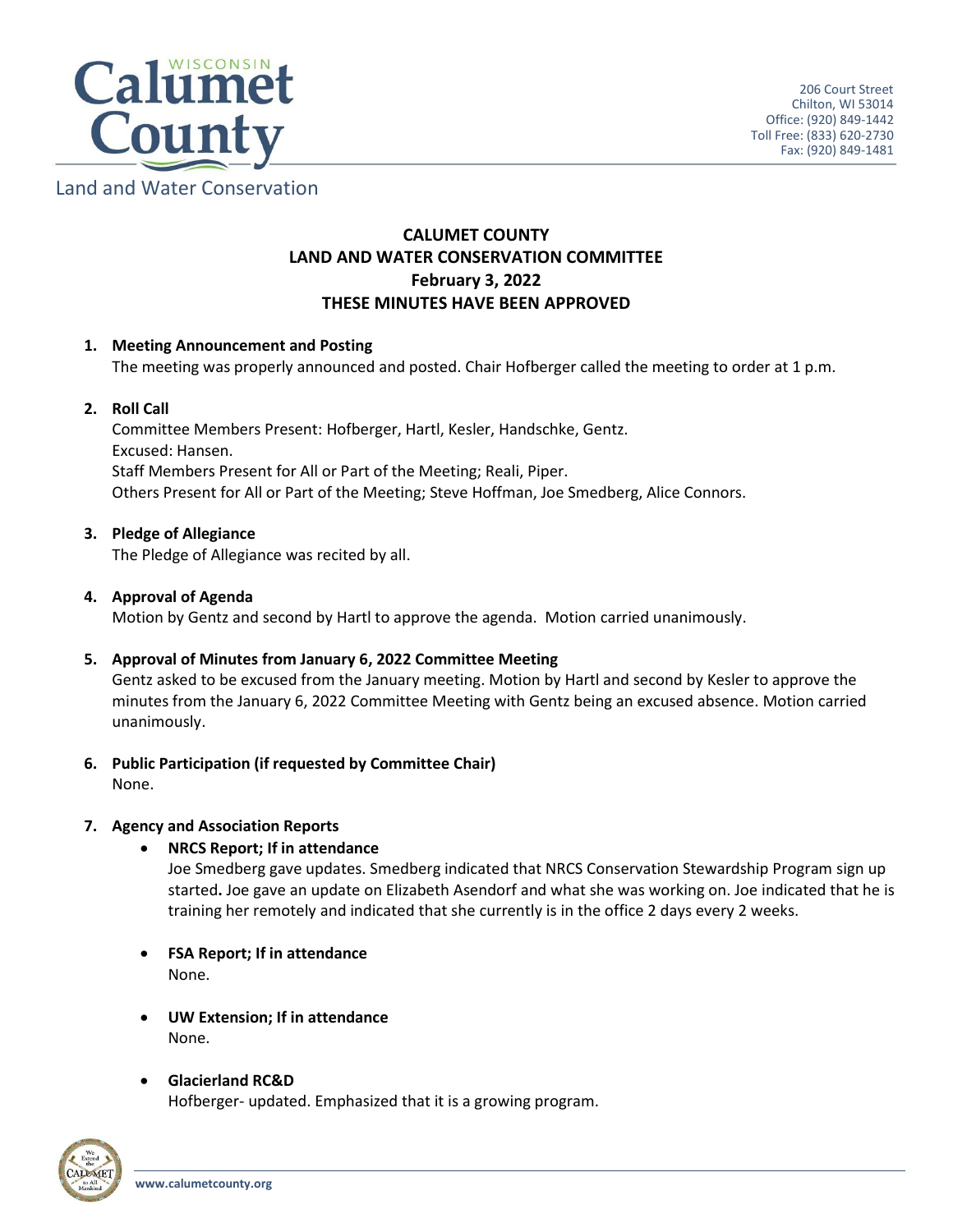#### **Land & Water Conservation Board**

Hofberger indicated that he had a zoom meeting yesterday, 2/22/22, and it was a very good meeting. Two counties presented their plans, Washburn and Florence. Hofberger indicated that he was not running for reelection but he is still on the board for another year. There were 7 candidates running, one dropped out and now have 6 candidates to choose from.

#### **8. Communications**

### **DATCP Report; January 2022**

Reali gave an update. Annual report for DATCP due March 15, 2022. Producer-Led Grants were awarded and CCASA did receive \$22,898 to be used for Conservation Practice Incentive payments, continuing well testing, and a field day. CCASA is working more independently, they are using the help from Farmers for Sustainable Food. Reali indicated that he is still an advisor to the board.

### **9. Items for Action or Discussion**

### **2021 Demo Farm Annual Report; Steve Hoffman; Project Manager**

Steve Hoffmann report- Steve is based out of Manitowoc County. He talked about Between the Lakes Demonstration Farm Network, which consists of four counties- Calumet, Sheboygan, Manitowoc and Fond du Lac and they are partnered with NRCS. The events are to show farmers' successes, failures and processes. This is the start of the third year. This past year had consisted of three field days, which were well attended. The Project Management Team consists of Tony Reali, Joe Smedberg, and Amanda Kleiber from Calumet County along with other conservation specialists from other counties. The group has a web page and FB page where all the events are posted and you can read about happenings in the area. Steve indicated that there is a texting process for events that pop up, they are informal events, you can find the number on the website for FB.

### **2021 Strategic Planning/Department Accomplishments**

Reali updated. Went over accomplishments from the goals made from the previous year. All the changes of the ordinances for non-metallic mining reclamation, post-construction stormwater management, manure storage and runoff have been completed and will go to public hearing and County Board in March.

### **2022 Wisconsin Land & Water Conservation Board Election Discussion**

Reali updated. Each county must vote for 3 people. The first day of the L&W conference from 12:25 pm to 1:15 p.m. will be speeches by all the candidates. Voting must be done by that day. Motion made by Hartl to have Hofberger and Reali cast the ballot and was seconded by Gentz. Motion carried unanimously.

### **2022 Conservation Cooperator Award Discussion**

Reali updated. He indicated that he would like to give out an award this year, the last one that was given out was in 2020. The awards do not have to be given every single year. He indicated that he had two ideas for nomination. The award is given out March 2, 2022 at Cobblestone Creek in Brillion. Hofberger made the motion to give out the award to candidate #1. A motion was made by Gentz and second by Handschke. Motion carried unanimously.

#### **10. Report of Department**

### **Staff Reports**

Reali- gave updates for all his staff.

# **11. Report of Committee Members**